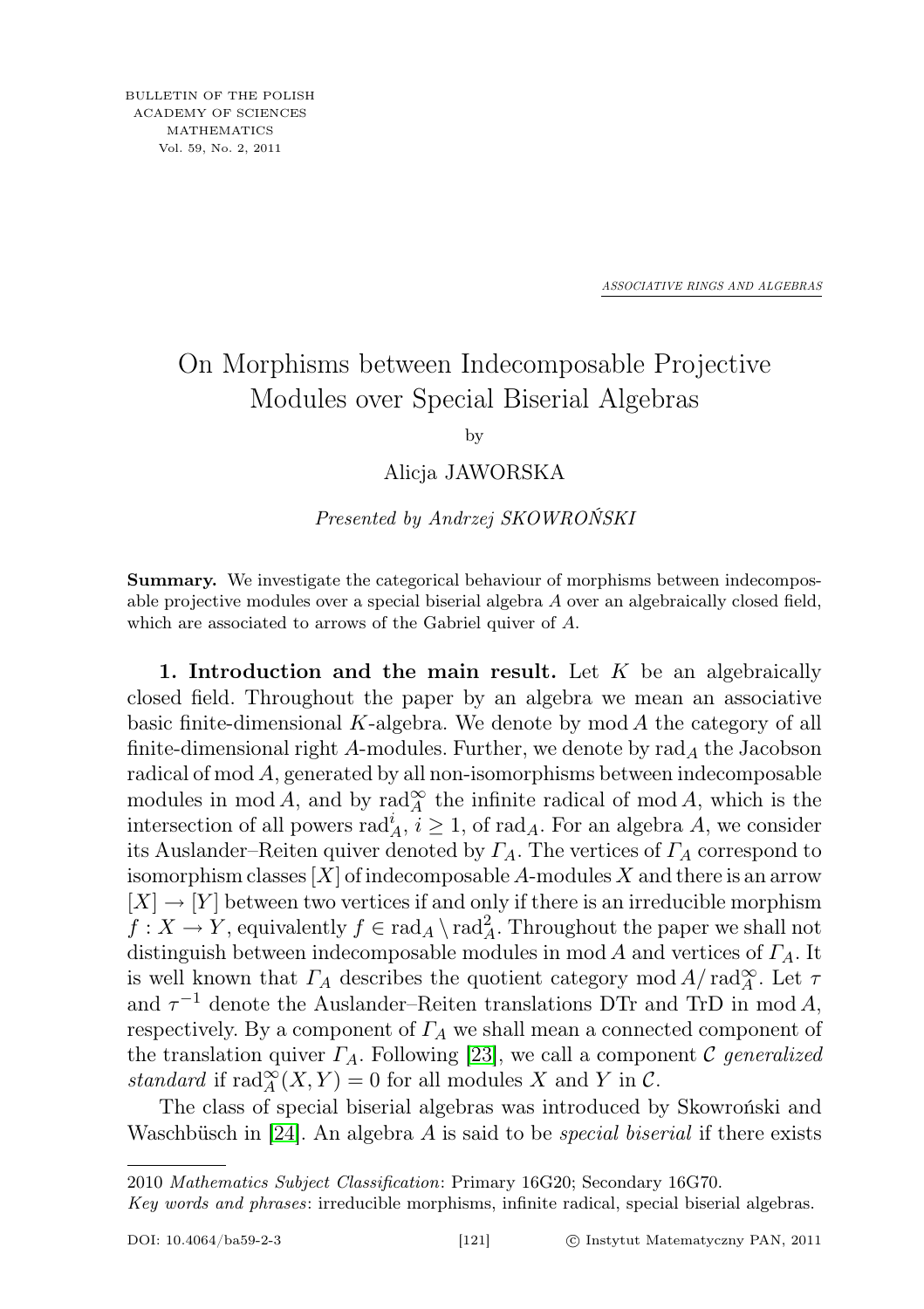a finite bound quiver  $(Q_A, I_A)$  with  $A \cong KQ_A/I_A$  such that:

- $(R1)$  Each vertex of  $Q_A$  is a source of at most two arrows and a target of at most two arrows.
- (R2) For every arrow  $\alpha$  in  $Q_A$  there exists at most one arrow  $\beta$  (respectively,  $\gamma$ ) such that  $\alpha\beta \notin I_A$  (respectively,  $\gamma \alpha \notin I_A$ ).

A bound quiver  $(Q_A, I_A)$  satisfying  $(R1)$  and  $(R2)$  is called a *special biserial* quiver.

It was proved in [\[24\]](#page-11-1) that all biserial representation-finite algebras are special biserial. Important examples of special biserial algebras are the Nakayama algebras and some blocks of group algebras with cyclic or dihedral defect groups (see [\[1\]](#page-10-0), [\[8\]](#page-10-1), [\[13\]](#page-11-2)). Moreover, special biserial algebras occurred naturally in the Gelfand and Ponomarev description of the singular Harish-Chandra modules of the Lorentz group [\[14\]](#page-11-3), the classification of restricted Lie algebras and infinitesimal groups with tame principal blocks ([\[11\]](#page-10-2), [\[12\]](#page-10-3)) and the classification of the finite-dimensional Hecke algebras of tame representation type [\[2\]](#page-10-4).

In [\[25\]](#page-11-4) Wald and Waschbüsch proved that special biserial algebras are of tame representation type and gave a classification of indecomposable finitedimensional modules (see [\[4\]](#page-10-5), [\[7\]](#page-10-6) for alternative proofs). Then the tameness of biserial algebras was proved in [\[5\]](#page-10-7) by Crawley-Boevey using geometric deformations to the class of special biserial algebras. Therefore, special biserial algebras play a prominent role and are often used as a test class for some general problems in the representation theory of finite-dimensional algebras. Nevertheless, the category of finite-dimensional modules over a special biserial algebra is often complicated and far from being well understood. For example, it was proved by Schröer in [\[19\]](#page-11-5) that for any positive integer  $n \geq 2$ there exists a special biserial algebra  $A$  of Krull–Gabriel dimension  $n$ . Moreover, Schröer proved in [\[20\]](#page-11-6) that there are special biserial algebras A with arbitrarily complicated infinite radical of the module category mod A. We also note that special biserial algebras have representation dimension at most 3 and finite finitistic dimension [\[9\]](#page-10-8).

Let  $A = KQ_A/I_A$  be an arbitrary algebra. Then  $A \cong \text{End}_A(A_A)$ , where an isomorphism is given in the following way: to each element  $a \in A$  we assign the morphism  $f_a: A \to A$  which is left multiplication by a. Hence, we have a natural correspondence between an arrow  $\alpha : x \to y$  in  $Q_A$  and the A-module homomorphism  $f_{\alpha}: e_y A \rightarrow e_x A$  between indecomposable projective modules  $e_yA$  and  $e_xA$ , given by  $f_\alpha(-) = \overline{\alpha} -$ . Here, we denote by  $e_x$  the coset  $\overline{\mathcal{E}_x} = \mathcal{E}_x + I_A$  of the trivial path  $\mathcal{E}_x$  in  $(Q_A, I_A)$  at vertex x and by  $\bar{\alpha}$  the coset  $\alpha + I_A$  of an arrow  $\alpha$  in  $Q_A$ . To simplify notation we shall write  $P(z)$  for an indecomposable projective module  $e_zA$ , where z is a vertex in  $Q_A$ .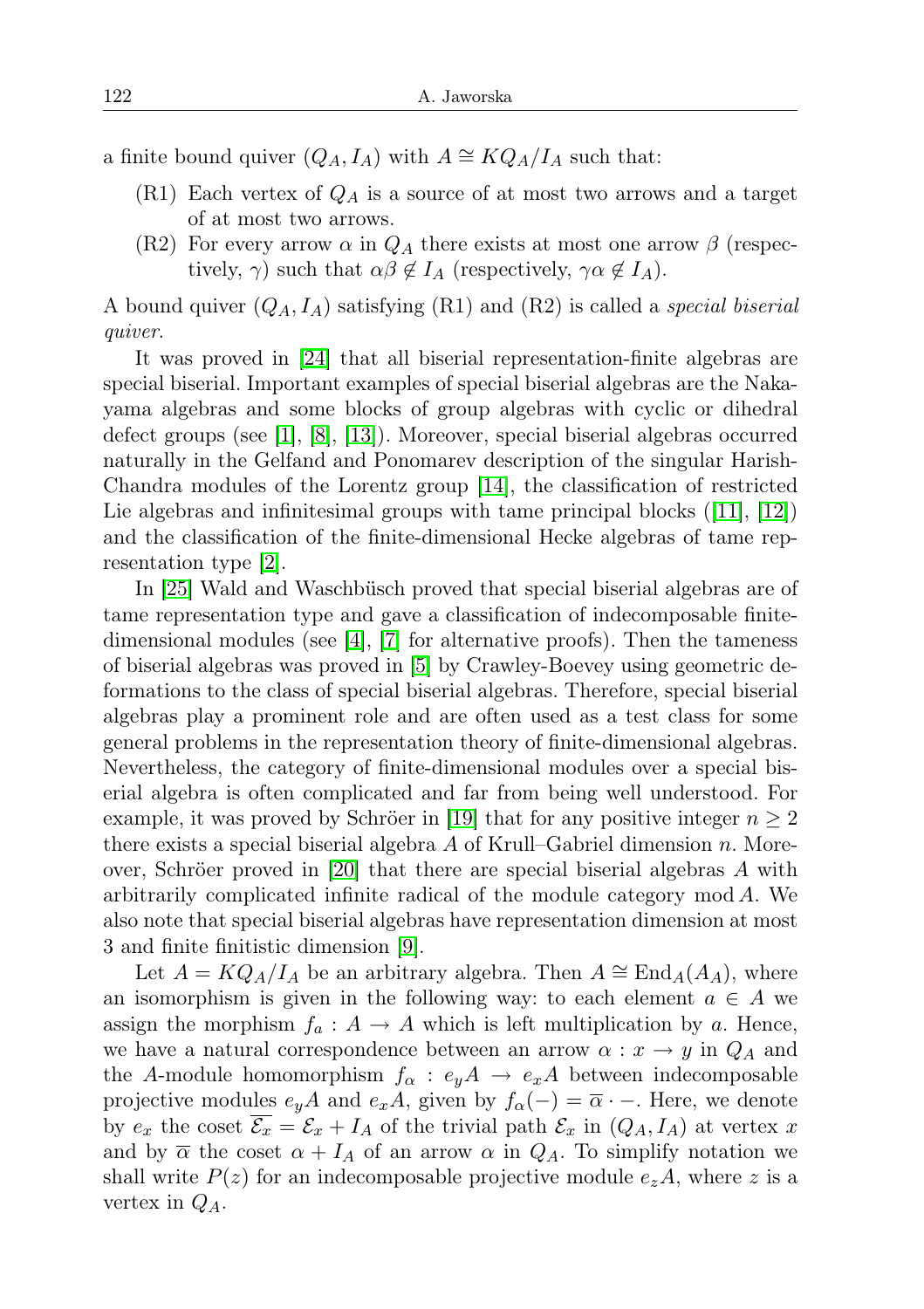We are concerned with the general problem of describing properties of homomorphisms of type  $f_{\alpha}$  between indecomposable projective A-modules lying in a common component of the Auslander–Reiten quiver  $\Gamma_A$ . The question of their structure, that is, how deep they emerge in the radical sequence rad<sub>A</sub>  $\supseteq$  rad<sub>A</sub>  $\supseteq$   $\cdots$   $\supseteq$  rad<sub>A</sub>  $\supseteq$   $\cdots$  of the category mod A, is of our special interest. Throughout the article we shall assume that A is a special biserial algebra of the form  $A = KQ_A/I_A$  for a special biserial quiver  $(Q_A, I_A)$ . We give a criterion for  $f_{\alpha} \notin \text{rad}_{A}^{\infty}$  in terms of walks in the bound quiver  $(Q_{A}, I_{A})$ . For this purpose we introduce some notation.

For a quiver  $Q = (Q_1, Q_0, s, t)$  we denote by  $Q_0$  the set of vertices in Q, by  $Q_1$  the set of arrows in Q, and by  $s, t : Q_1 \rightarrow Q_0$  two maps which associate to each arrow  $\alpha \in Q_1$  its source  $s(\alpha) \in Q_0$  and its target  $t(\alpha) \in Q_0$ , respectively. Let L be a quiver whose underlying graph is of the form  $1 - 2 - \cdots - r + 1$ , with r a non-negative integer. Fix an orientation of arrows of L. Then for an arbitrary quiver  $Q$ , a quiver homomorphism  $\omega: L \to Q$  is called a *walk of length* r in Q from  $\omega(1)$  to  $\omega(r+1)$ . These are the *starting point*  $s(\omega)$  and the *ending point*  $t(\omega)$  of  $\omega$ , respectively. If L is of the form  $1 \to 2 \to \cdots \to r+1$  then a quiver homomorphism  $\omega: L \to Q$ is called a path (equivalently, an oriented walk). Recall that each associative basic algebra has a presentation as a path algebra  $KQ/I$  of a bound quiver  $(Q, I)$  where I is an ideal in KQ generated by relations, that is, elements of  $KQ$  of the form  $\rho = \sum_{i=1}^{m} \lambda_i \omega_i$  where  $\lambda_i$  are scalars,  $\omega_i$  are paths in Q of length at least 2 with a common starting point and a common ending point. If  $m = 1$ , a relation  $\rho$  is called a *zero-relation* or a *monomial* relation. If  $m \geq 2$ , a relation  $\rho$  will be called *multinomial*. Further, we shall denote by  $Gen(I)$  a set of relations generating the ideal I which satisfies the following conditions:

(a) if  $\sum_{i=1}^{m} \lambda_i \varrho_i \in \text{Gen}(I)$ , where each  $\lambda_i$  is a non-zero element of K, then  $\sum_{j\in S}\lambda_j\varrho_j\notin \text{Gen}(I)$  for any proper subset  $S\subset\{1,\ldots,m\};$ (b) if  $\varrho \in \text{Gen}(I)$ , then  $\beta \varrho, \varrho \beta \notin \text{Gen}(I)$  for any arrow  $\beta$ .

Suppose  $\omega$  is a non-zero walk in  $(Q, I)$ . We shall denote by  $\mathcal{X}_{\omega}$  the set of all non-zero walks in  $(Q, I)$  which start with  $\omega$ , that is, all walks of the form  $\omega \omega'$  where  $\omega'$  is a walk such that  $s(\omega') = t(\omega)$ . Hence, for each walk  $\omega$  we obtain the cardinality of  $\mathcal{X}_{\omega}$  as an invariant.

We shall say that an arrow  $\alpha$  is an *initiating arrow* in  $(Q, I)$  (or  $\alpha$  *initiates* a relation) if there exists a relation  $\varrho \in \text{Gen}(I)$  such that  $\varrho = \lambda_1 \alpha \varrho_1 + \lambda_2 \varrho_2 +$  $\cdots + \lambda_m \varrho_m$  for some  $m \geq 1$ . Note that if an arrow  $\alpha : x \to y$  in a special biserial quiver  $(Q, I)$  is not initiating then  $\overline{\alpha}P(y) \cong P(y)$  and  $P(y)$  is a direct summand the Jacobson radical rad  $P(x)$  of  $P(x)$ . Consequently,  $f_{\alpha}: P(y) \rightarrow$  $P(x)$  is an irreducible homomorphism. Conversely, if  $f_{\alpha}: P(y) \to P(x)$  is irreducible then  $\overline{\alpha}P(y)$  is a direct summand of rad  $P(x)$  and  $\alpha$  is not an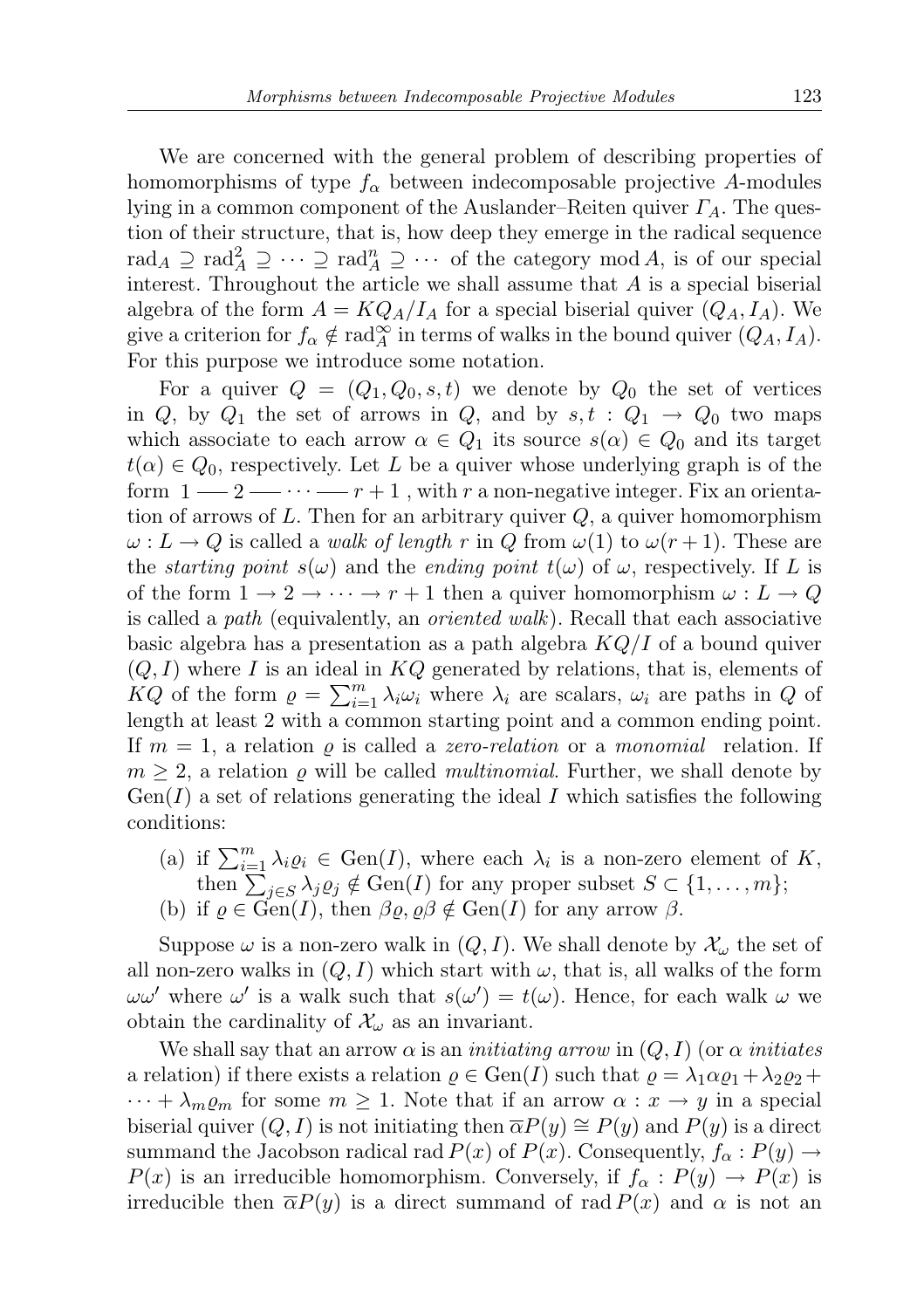initiating arrow in  $(Q, I)$ . Therefore, it is natural to ask when  $f_{\alpha}$  does not belong to rad $_A^{\infty}$  for an initiating arrow  $\alpha$  of  $(Q, I)$ .

The following theorem is the main result of the paper.

THEOREM. Let  $A = KQ_A/I_A$  be a special biserial algebra and  $\alpha: x \to y$ an initiating arrow in  $(Q_A, I_A)$ . The following statements are equivalent:

- (i)  $f_{\alpha}: P(y) \to P(x) \notin \text{rad}_{A}^{\infty}(P(y), P(x)),$
- (ii)  $\mathcal{X}_{\rho}$  is a finite set for any path  $\rho$  in  $Q_A$  such that  $\alpha \rho \in \text{Gen}(I_A)$  or  $\lambda \alpha \varrho + \lambda' \varrho' \in \text{Gen}(I_A)$  for some non-zero  $\lambda, \lambda' \in K$  and a path  $\varrho'$ in  $Q_A$ .

For background on the representation theory applied here we refer to [\[3\]](#page-10-9), [\[21\]](#page-11-7), [\[22\]](#page-11-8).

2. Preliminary results. The aim of this section is to present all facts and notation applied in the proof of the main theorem.

A special biserial algebra  $A = KQ_A/I_A$  is called a *string algebra* if there is a generating set of  $I_A$  formed by paths. There is a full classification of finite-dimensional indecomposable right modules over a string algebra A (see [\[7\]](#page-10-6), [\[25\]](#page-11-4)). For every indecomposable module  $X \in \text{mod } A$  we have two possibilities. The first is when X is induced by a walk  $\omega$  that cannot be written as  $\omega_1 \alpha \alpha^{-1} \omega_2$  or  $\omega_1 \beta^{-1} \beta \omega_2$  for walks  $\omega_1, \omega_2$ , and  $\omega$  does not contain a subwalk of the form v or  $v^{-1}$  with  $v \in I_A$ . In this case we say that X is a string module and denote it by  $X(\omega)$ . The second possibility is that X is induced by a primitive closed walk  $\nu$ , an integer  $n \geq 1$  and a non-zero element  $\lambda \in K$ . Recall that a closed walk  $\nu$  in a bound quiver  $(Q_A, I_A)$  is called *primitive* if it is not of the form  $\mu^i$  for any integer  $i \geq 2$  and  $\nu^j$  for any  $j \geq 1$  is a non-zero walk in  $(Q_A, I_A)$ . In this case we say that X is a band module and denote it by  $X(\nu, n, \lambda)$ .

For the first type of module, the following algorithm for computing Auslander–Reiten sequences was given by Skowroński and Waschbüsch [\[24\]](#page-11-1). If  $\omega = \delta_{1,s_1} \dots \delta_{1,1} \delta_{2,1}^{-1} \dots \delta_{2,s_2}^{-1} \dots \delta_{r-1,s_{r-1}} \dots \delta_{r-1,1} \delta_{r,1}^{-1} \dots \delta_{r,s_r}^{-1}$  is a walk in the bound quiver  $(Q_A, I_A)$ , where  $\delta_{j,t}$  is an arrow in  $Q_A$  and  $\delta_{1,s_1} \dots \delta_{1,1}$  or  $\delta_{r,1}^{-1} \ldots \delta_{r,s_r}^{-1}$  may be trivial, then we set

$$
\omega_R = \omega \delta_{r,s_r+1}^{-1} \delta_{r+1,s_{r+1}} \dots \delta_{r+1,1},
$$

where  $\delta_{r+1,s_{r+1}} \ldots \delta_{r+1,1}$  is a maximal non-zero path in  $(Q_A, I_A)$ , provided such a walk exists. If the walk  $\delta_{r,s_r+1}^{-1}\delta_{r+1,s_{r+1}}\ldots\delta_{r+1,1}$  does not exist then

$$
\omega_R = \delta_{1,s_1} \dots \delta_{1,1} \delta_{2,1}^{-1} \dots \delta_{2,s_2}^{-1} \dots \delta_{r-1,s_{r-1}} \dots \delta_{r-1,2}.
$$

Using the same rules on the other end of the walk  $\omega$  we obtain  $\omega_L$ . The composition of these constructions gives us the walks  $\omega_{RL}$  and  $\omega_{LR}$ , respectively. Moreover, if  $\omega_R$  and  $\omega_L$  are non-zero we have  $\omega_{RL} = \omega_{LR}$ . Then, by [\[24\]](#page-11-1), for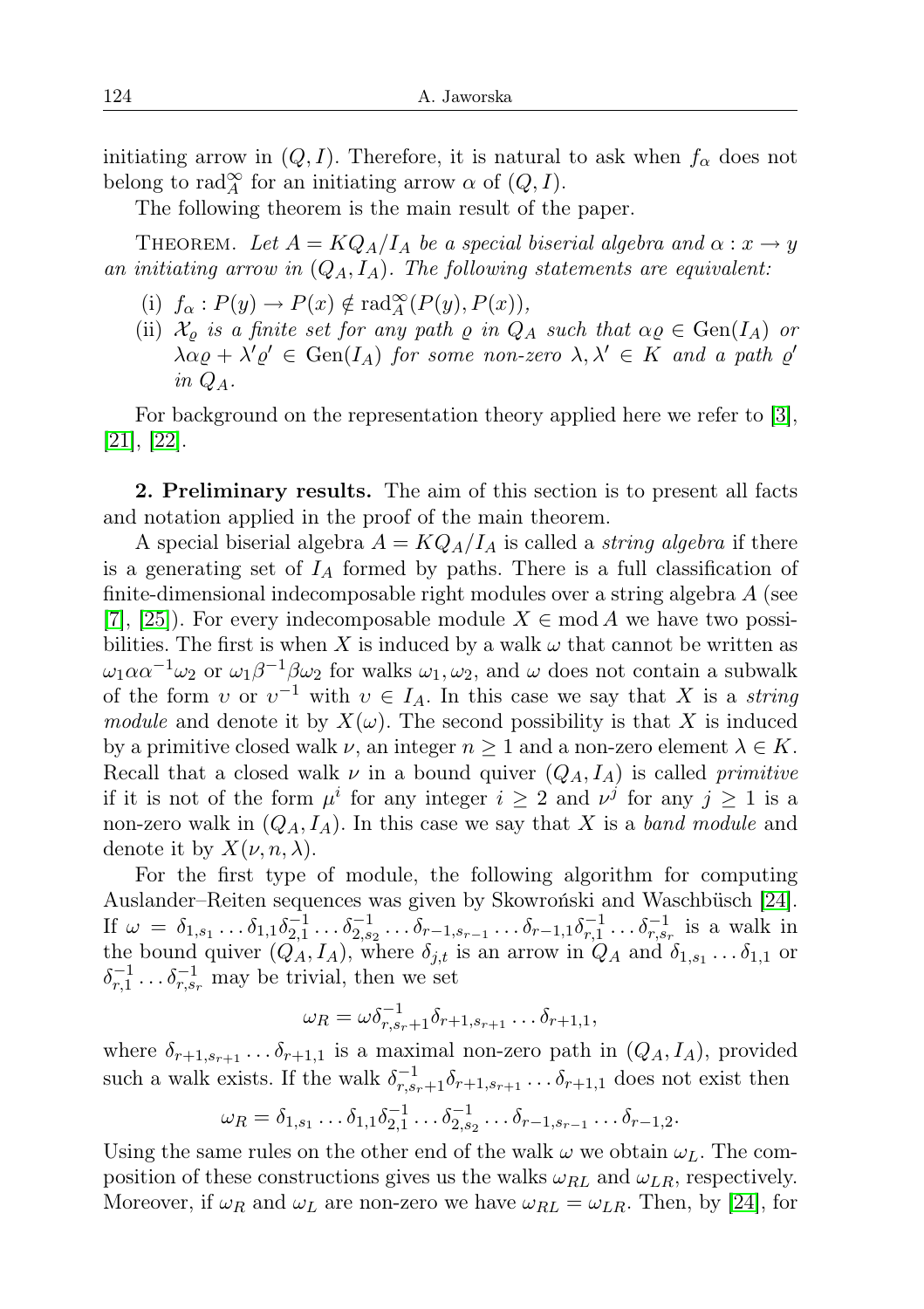a non-injective string module  $X(\omega)$ , there is an Auslander–Reiten sequence in mod A of the form

$$
0 \to X(\omega) \to X(\omega_R) \oplus X(\omega_L) \to X(\omega_{RL}) \to 0.
$$

We shall write briefly  $\omega_{R^2}$  ( $\omega_{L^2}$ ) instead of  $(\omega_R)_R$  ( $(\omega_L)_L$ , respectively), and analogously  $\omega_{R^i}$  ( $\omega_{L^i}$ , respectively) will mean the above operations applied i times. We shall also write  $\omega_{R^{-i}} = \eta$  provided  $\eta_{R^i} = \omega$ , for any positive integer i.

Note that for a special biserial algebra A the algebra  $A/\text{soc}(R)$ , where  $\operatorname{soc}(R)$  is the socle of the direct sum R of all indecomposable projectiveinjective modules which are not serial, is a string algebra. Moreover, each indecomposable projective-injective A-module X occurs in an Auslander– Reiten sequence of the form

$$
0 \to \mathrm{rad}(X) \to X \oplus \mathrm{rad}(X)/\mathrm{soc}(X) \to X/\mathrm{soc}(X) \to 0,
$$

where rad denotes the Jacobson radical of a module. This allows us to use the Skowroński–Waschbüsch algorithm for any special biserial algebra.

Let  $\omega$  be a non-zero walk in a special biserial quiver  $(Q_A, I_A)$ . Then the set  $\mathcal{X}_{\omega}$  can be equipped with a partial order  $\preceq$  in the following way. For  $\eta_1, \eta_2$  $\in \mathcal{X}_{\omega}$  we write  $\eta_1 \preceq \eta_2$  if and only if there exists a non-negative integer i such that  $\eta_2 = (\eta_1)_{R^i}$ . Note that if  $\delta \in \mathcal{X}_{\omega}$  and  $\delta_{R^l} \in \mathcal{X}_{\omega}$ , where  $l \geq 2$ , then  $\delta_{R_i} \in \mathcal{X}_{\omega}$  for all  $1 \leq i \leq l-1$ .

The following lemma will play an important role in the proof of the Theorem.

<span id="page-4-0"></span>LEMMA 2.1. Let  $A = KQ_A/I_A$  be a path algebra of a special biserial quiver  $(Q_A, I_A)$  and  $\omega$  be a non-zero walk in  $(Q_A, I_A)$ . Then:

- (a)  $\mathcal{X}_{\omega}$  contains a unique minimal and a unique maximal element.
- (b) If  $\mathcal{X}_{\omega}$  is a finite set then it is well ordered.
- (c) If  $\mathcal{X}_{\omega}$  contains a finite chain  $\mathcal{L}$  then  $\mathcal{X}_{\omega} = \mathcal{L}$ .

*Proof.* Assume that  $\omega = \omega' \beta^{-1} \alpha_1 \dots \alpha_n$ , where, for  $1 \leq i \leq n$ ,  $\alpha_i$  is an arrow in  $Q_A$ , and if  $\omega' \beta^{-1}$  is a non-trivial walk then  $\beta$  is an arrow such that  $s(\beta) = s(\alpha_1)$ . Without loss of generality we may assume that  $\omega' \beta^{-1}$  is a non-trivial walk.

(a) Let  $\eta'$  be a maximal non-zero path in  $(Q_A, I_A)$  which belongs to  $\mathcal{X}_{\alpha_1...\alpha_n}$ . Consider  $\eta = \omega'\beta^{-1}\eta' \in \mathcal{X}_{\omega}$ . From the Skowroński-Waschbüsch algorithm we find that  $\eta = \omega'_R$  and  $\omega'_{R^i} \notin \mathcal{X}_{\omega}$  for any integer  $i \leq 0$ . Moreover, if a path v satisfies  $v_{R^{-1}} \notin \mathcal{X}_{\omega}$  and  $v \in \mathcal{X}_{\omega}$ , then  $v = \eta$ . Hence  $\eta$  is a minimal element in  $\mathcal{X}_{\omega}$ . Similarly, we show the existence of a maximal element in  $\mathcal{X}_{\omega}$ . If  $u \in \mathcal{X}_{\omega}$  is such that  $u_R \notin \mathcal{X}_{\omega}$  then  $u = \omega' \beta^{-1} \alpha_1 \dots \alpha_n (u')^{-1}$ , where u' is a maximal non-zero (maybe trivial) path which does not contain  $\alpha_1 \dots \alpha_n$  as a subpath and  $t(u') = t(\alpha_n)$ .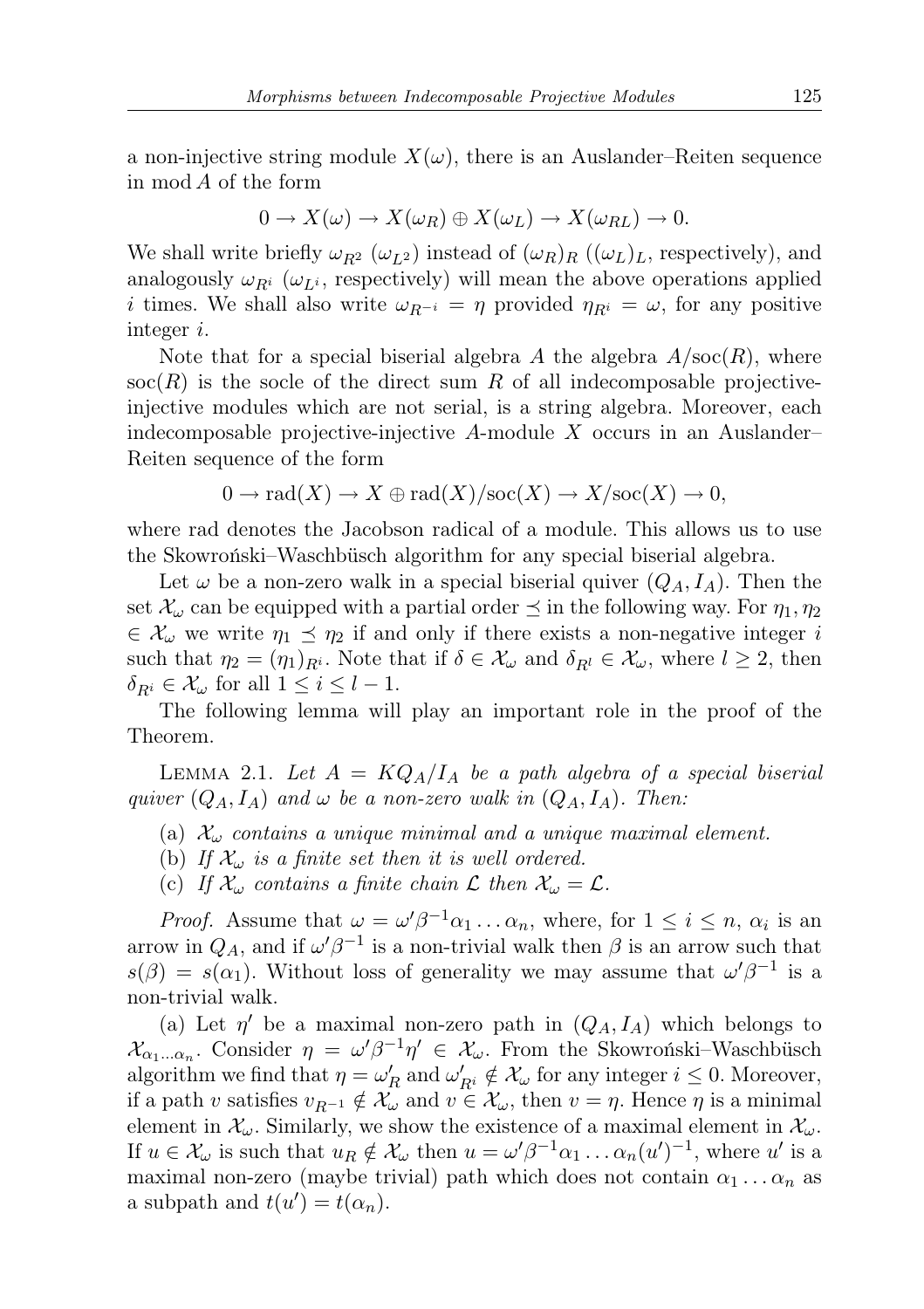(b) Let  $v \in \mathcal{X}_{\omega}$  and  $\eta$  be a minimal element of  $\mathcal{X}_{\omega}$ . Recall that for two representations  $M = (M_x, M_\alpha)$ ,  $M' = (M'_x, M'_\alpha)$  of  $(Q_A, I_A)$  a homomorphism  $h: M \to M'$  is a family  $h = (h_x)_{x \in Q_0}$  of K-linear maps  $(h_x: M_x \to M'_x)_{x \in Q_0}$ such that for each arrow  $\alpha : a \to b$  we have  $M'_\alpha h_a = h_b M_\alpha$ . Note that for a walk  $\mu$  of length r such that  $\mu(i_1) = \cdots = \mu(i_l) = z$  for some vertex  $z \in Q_A$  and  $1 \leq l \leq r+1$ , we have  $X(\mu)_{\mu(i_j)} = K$  for any  $1 \leq j \leq l$ , and  $\bigoplus_{j=1}^{l} X(\mu)_{\mu(i_j)} = X(\mu)_z$ . Take  $f: X(\eta) \to X(v)$  with  $f_{\eta(1)} \neq 0$ . Such an f exists since  $v = \omega v' = \omega' \beta^{-1} \alpha_1 \dots \alpha_n v'$  and  $\eta = \omega' \beta^{-1} \alpha_1 \dots \alpha_r$  where  $\alpha_1,\ldots,\alpha_r$  are arrows in  $Q_A$  and  $\alpha_1\ldots\alpha_r$  is a maximal non-zero oriented walk  $\text{in } \mathcal{X}_{\alpha_1...\alpha_n}$ . Suppose that  $f = f''f'$  for some A-module M and homomorphisms  $f'' : M \to X(v)$ ,  $f' : X(\eta) \to M$ . Without loss of generality we may assume that  $M = X(\mu)$  is an indecomposable string module (the image of a morphism between string modules is a string module). Assume  $\omega \in \mathcal{X}_{\delta}$  for some arrow  $\delta \in Q_A$  and  $\mu \notin \mathcal{X}_{\delta}$ . Then  $\mu$  or  $\mu^{-1}$  contains an arrow  $\gamma$  such that  $t(\gamma) = s(\delta)$ or  $s(\gamma) = s(\delta)$ . Since  $f_{\eta(1)} \neq 0$  we have  $f'_{\eta(1)} = f'_{v(1)} \neq 0$  and  $f''_{\eta(1)} = f''_{v(1)} \neq 0$ .

Assume that  $M_{\gamma}: M_{s(\gamma)} \to M_{\eta(1)}$ , where  $M_{\eta(1)}$  is a one-dimensional subspace of  $M_{t(\gamma)}$ , is non-zero. Then for  $f''_{\eta(1)} : M_{\eta(1)} \to X(v)_{v(1)}$  we have  $0 \neq f''_{\eta(1)}M_{\gamma} = X(v)_{\gamma}f''_{s(\gamma)} = 0$ , because  $\hat{X}(v)_{\gamma} : X(v)_{s(\gamma)} \to X(v)_{v(1)}$  is zero, a contradiction. Suppose  $M_{\gamma}: M_{\eta(1)} \to M_{t(\gamma)}$  is non-zero for a onedimensional subspace  $M_{\eta(1)}$  of  $M_{s(\gamma)}$ . Then for  $f_{\eta(1)}^{(\gamma)} : X(\eta)_{\eta(1)} \to M_{\eta(1)}$  we have  $0 \neq M_{\gamma} f'_{\eta(1)} = f'_{t(\gamma)} X(\eta)_{\gamma} = 0$ , because  $X(\eta)_{\gamma} : X(\eta)_{\eta(1)} \to X(\eta)_{t(\gamma)}$ is zero, a contradiction. Hence  $\mu \in \mathcal{X}_{\delta}$  and  $\mu = \delta \mu'$  for some walk  $\mu'$ . Since by assumption  $\omega \in \mathcal{X}_{\delta}$ , there exists a walk  $\omega''$  such that  $\omega = \delta \omega''$  and we repeat the above considerations for  $\omega''$  instead for  $\omega$  and  $\mu'$  instead for  $\mu$ . By induction we find that  $\mu \in \mathcal{X}_{\omega}$ . We use dual arguments for  $\omega \in \mathcal{X}_{\delta^{-1}}$ , where  $\delta$  is an arrow in  $Q_A$ .

Let now  $\mathcal{X}_{\omega}$  be a finite set. Then there exists  $i \geq 0$  such that  $\eta_{R_i} \in \mathcal{X}_{\omega}$ and  $\eta_{R^{i+1}} \notin \mathcal{X}_{\omega}$ . Suppose that  $v \in \mathcal{X}_{\omega}$  is not  $\preceq$ -related with  $\eta$ . Note that any morphism  $f: X(\eta) \to X(v)$  with  $f_{\eta(1)} = f_{v(1)} \neq 0$  factorizes through the middle term E of an Auslander–Reiten sequence which starts in  $X(\eta_{R_i})$ . This leads to a contradiction since no direct summand M of E belongs to  $\mathcal{X}_{\omega}$ . Observe that for any morphism  $f \in \text{Hom}_A(M, X(v))$  we have  $f_{v(1)} = 0$ . Hence the relation  $\preceq$  is connected and  $\mathcal{X}_{\omega}$  has the form

$$
\eta \preceq \eta_R \preceq \eta_{R^2} \preceq \cdots \preceq \eta_{R^j}
$$

for some integer  $j \geq 0$ .

(c) If  $\mathcal{X}_{\omega}$  contains a finite chain  $\mathcal{L}$ , then by repeating the arguments from (b) we get the claim.

Analogously we provide the proof for  $\omega = \omega' \alpha \beta_1^{-1} \dots \beta_m^{-1}$ , where for any  $1 \leq i \leq m, \beta_i$  is an arrow and if  $\omega' \alpha$  is a non-trivial walk then  $\alpha$  denotes an arrow such that  $t(\alpha) = t(\beta_1)$ .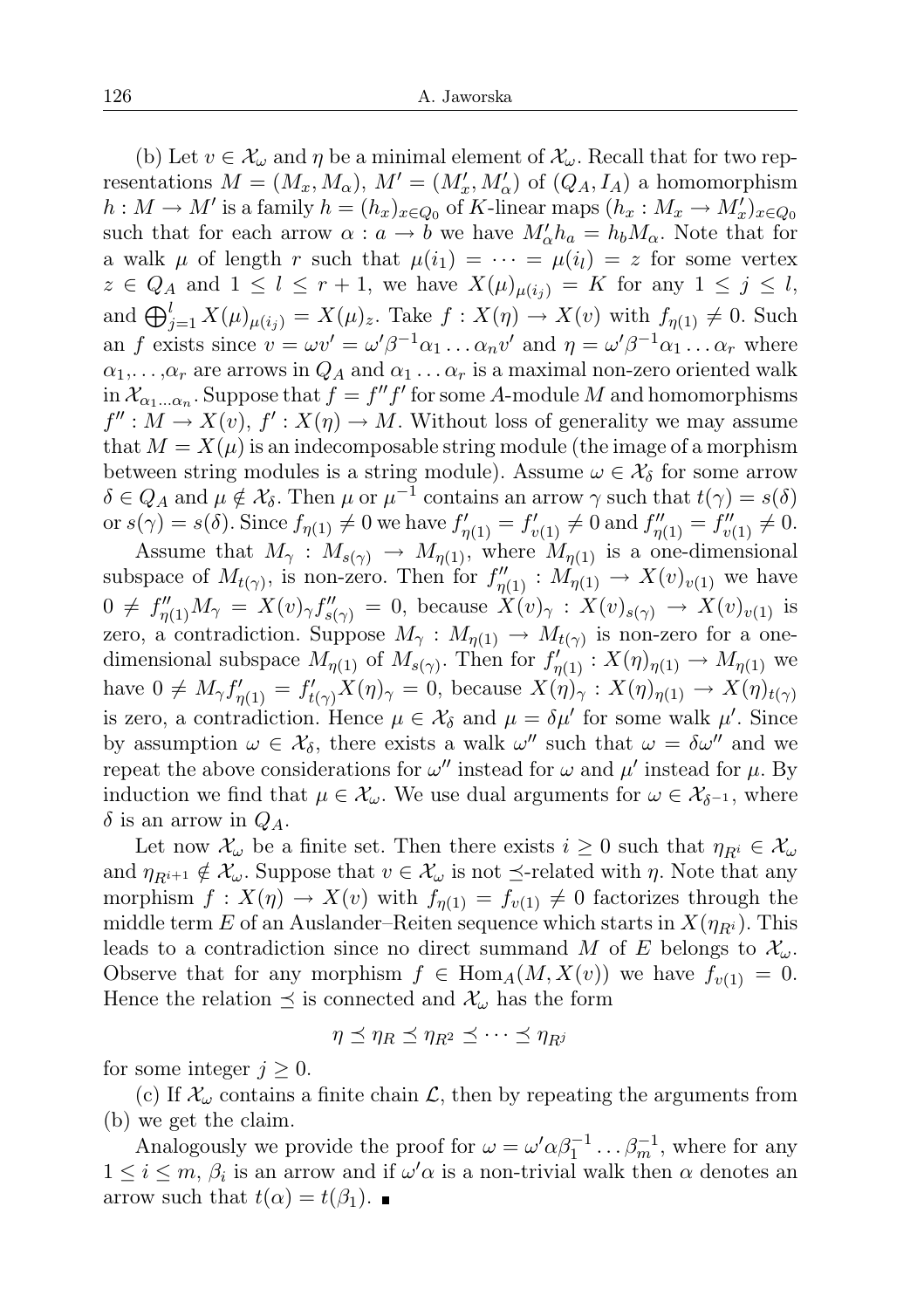**3. Proof of the Theorem.** We have two cases to consider:  $\alpha$  does not initiate any multinomial relations and  $\alpha$  initiates a multinomial relation.

CASE 1:  $\alpha$  does not initiate any multinomial relation. This is the case when  $P(x)$  is a string module, say  $P(x) = X(\eta^{-1}\alpha \varepsilon_1 \ldots \varepsilon_n)$ , where  $\eta$  is a path (maybe trivial) which starts at x and  $\eta \notin \mathcal{X}_{\alpha}$  and  $\varepsilon_1 ... \varepsilon_n$  is the composition of arrows  $\varepsilon_1, \ldots, \varepsilon_n \in Q_A$  ( $\varepsilon_1 \ldots \varepsilon_n$  may be trivial). Note that  $X(\varepsilon_1 \ldots \varepsilon_n)$  is then a direct summand of rad  $P(x)$  and  $X(\varepsilon_1 \ldots \varepsilon_n)$  is equal to the image  $\text{Im } f_{\alpha}$  of  $f_{\alpha} : P(y) \to P(x)$ .

We start by showing the implication (ii) $\Rightarrow$ (i).

(a) Assume that y is a source of exactly one arrow  $\varepsilon_1$ . Clearly, then  $P(y) = X(\varepsilon_1 \dots \varepsilon_r)$  for some  $r \geq n$ . Since  $\alpha$  is an initiating arrow in a special biserial quiver, there is a unique path  $\rho \in \mathcal{X}_{\varepsilon_1}$  for which  $\alpha \rho \in \text{Gen}(I_A)$ . But  $P(x) = X(\eta^{-1}\alpha \varepsilon_1 \dots \varepsilon_n)$  implies that there exists in  $Q_A$  an arrow  $\varepsilon_{n+1}$  with  $s(\varepsilon_{n+1}) = t(\varepsilon_n)$  such that  $\varrho = \varepsilon_1 \dots \varepsilon_n \varepsilon_{n+1}$ . Obviously,  $\varrho \notin I_A$  and  $n+1 \leq r$ .

Consider now the set  $\mathcal{X}_{\rho}$ . Since by assumption  $\mathcal{X}_{\rho}$  is finite, and by Lemma [2.1,](#page-4-0)  $\varepsilon_1 \ldots \varepsilon_r$  is a maximal non-zero path in  $\mathcal{X}_{\varrho}$ , there exists a positive integer a such that

$$
X((\varepsilon_1 \ldots \varepsilon_r)_{R^a}) = X(\varepsilon_1 \ldots \varepsilon_n).
$$

Thus we have the following sectional path in  $\Gamma_A$ :

$$
P(y) = X(\varepsilon_1 \dots \varepsilon_r) \xrightarrow{f_1} X((\varepsilon_1 \dots \varepsilon_r)_R) \xrightarrow{f_2} \dots \xrightarrow{f_a} X(\varepsilon_1 \dots \varepsilon_n) \xrightarrow{f_{a+1}} P(x).
$$

Then by [\[15,](#page-11-9) Theorem 13.3] we see that  $f_{a+1} \ldots f_1 \in \text{rad}_A^{a+1} \setminus \text{rad}_A^{a+2}$ . We claim that  $f_{\alpha} = f_{a+1} \dots f_1$  up to scalar multiplication. We will show that  $f_{\alpha}: P(y) = X(\varepsilon_1 \dots \varepsilon_r) \to P(x)$  does not factorize through any module M different from  $X((\varepsilon_1 \ldots \varepsilon_r)_{R_i})$  for  $1 \leq i \leq a$ . Indeed, assume that  $f_\alpha = gf$ , where  $f : P(y) \to M$  and  $g : M \to P(x)$  for some such A-module M. Without loss of generality we may assume that M is a string module  $X(\omega)$ for a walk  $\omega$  in  $(Q_A, I_A)$ . Since  $\text{Im } f = X(\varepsilon_1 \dots \varepsilon_j)$  for some  $j \leq r$ , M contains  $X(\varepsilon_1 \ldots \varepsilon_i)$  as a submodule. Further, M has  $X(\varepsilon_1 \ldots \varepsilon_n)$  as a factor module, because  $\text{Im } f_{\alpha} = \text{Im } gf = X(\varepsilon_1 \dots \varepsilon_n)$ . Observe that by definition  $(f_{\alpha})_y \neq 0$ . But  $(gf)_y \neq 0$  if and only if  $\omega = \varepsilon_1 \dots \varepsilon_n \zeta$  for some non-zero walk  $\zeta$  in  $(Q_A, I_A)$ . Now the fact that  $X(\varepsilon_1 \dots \varepsilon_n)$  is a factor module of M implies  $\omega = \varepsilon_1 \dots \varepsilon_n \varepsilon_{n+1} \zeta'$  for some arrow  $\varepsilon_{n+1}$  and walk  $\zeta'$  in  $(Q_A, I_A)$ . Hence  $\omega \in \mathcal{X}_o$ . Since  $\mathcal{X}_o$  is finite and  $\varepsilon_1 \dots \varepsilon_r$  is a minimal element in  $\mathcal{X}_o$  we deduce that  $X(\omega) = X((\varepsilon_1 \dots \varepsilon_r)_{R_i})$ , for some  $1 \leq i \leq a$ , a contradiction. Thus  $f_{\alpha} = f_{a+1} \dots f_1 h$  for some  $h \in \text{End}_A(P(x))$ . But  $\text{End}_A(P(x)) \cong K$ and we conclude that  $f_{\alpha}$  is equal to  $f_{a+1} \ldots f_1$  up to scalar multiplication.

(b) Assume now that  $y$  is a source of exactly two arrows which we denote by  $\varepsilon_1, \delta_1$ , and suppose  $\alpha \delta_1 \in I_A$ .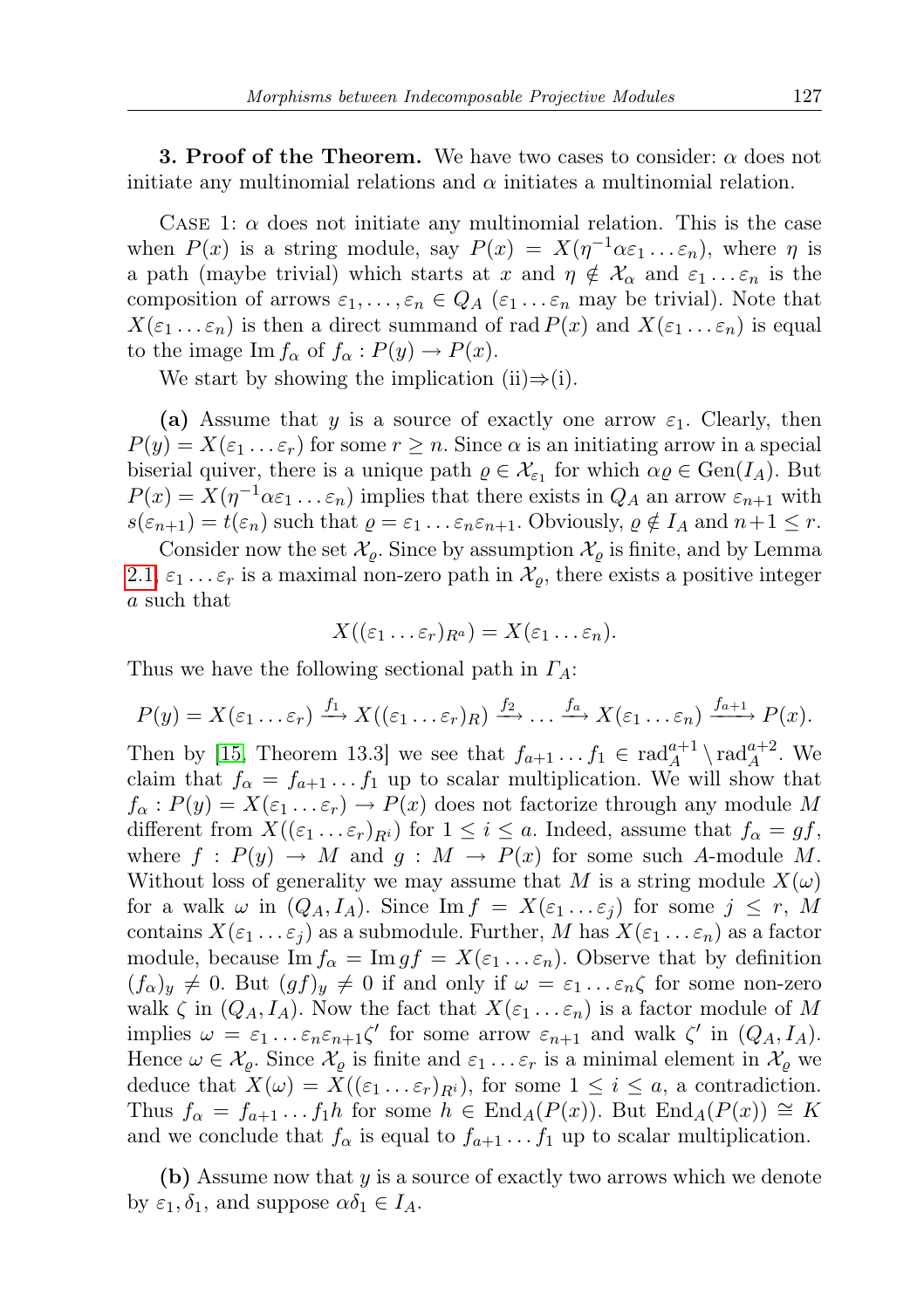(1) Suppose that  $P(y)$  is a string module of the form

$$
X(\nu) = X(\delta_p^{-1} \dots \delta_1^{-1} \varepsilon_1 \dots \varepsilon_r)
$$

for some  $p, r \geq 1$ . Then either  $r = n$ , which is equivalent to the fact that  $\alpha \delta_1$ is the unique relation initiated by  $\alpha$ , or  $r \geq n+1$ , equivalently  $\alpha \varepsilon_1 \dots \varepsilon_{n+1} \in$ Gen( $I_A$ ) (because  $P(x) = X(\eta^{-1}\alpha \varepsilon_1 \ldots \varepsilon_n)$ ).

Assume  $r = n$ . Then Im  $f_{\alpha} = X(\varepsilon_1 \dots \varepsilon_n)$  and there is the following sectional path in  $\Gamma_A$ :

$$
P(y) = X(\nu) \xrightarrow{f_1} X(\nu_L) \xrightarrow{f_2} \ldots \xrightarrow{f_b} X(\nu_{L^b}) = X(\varepsilon_1 \ldots \varepsilon_n) \xrightarrow{f_{b+1}} P(x),
$$

for  $b \ge 1$ . Again by [\[15,](#page-11-9) Theorem 13.3] we have  $f_{b+1} \ldots f_1 \in \text{rad}_A^{b+1} \setminus \text{rad}_A^{b+2}$ . We claim that  $f_{\alpha} = f_{b+1} \dots f_1$  up to scalar multiplication. Note that  $f_{\alpha}$ does not factorize through any module different from  $X(\nu_{L_i})$  where  $1 \leq$  $i \leq b$ . Suppose  $f_{\alpha} = gf$  for some string module  $M = X(\omega)$ ,  $f : P(y) \to$ M and  $g : M \to P(x)$ . Then M has a submodule of the form Im  $f =$  $X(\delta_l^{-1})$  $\ell_l^{-1} \dots \delta_1^{-1} \varepsilon_1 \dots \varepsilon_k$  with  $l \leq p, k \leq n$ . If  $k < n$  then for a vertex  $z = t(\varepsilon_{k+1})$  we have  $f_z = 0$  and hence  $(gf)_z = 0$ , which implies  $f_\alpha \neq gf$ . Therefore, we conclude that  $k = n$ . Moreover, since  $\mathcal{X}_{\delta_1}$  is finite there exists an integer  $j \geq 1$  such that  $X((\delta_1 \ldots \delta_p)_{R^j}) = X((\delta_p^{-1} \ldots \delta_1^{-1})_{L^j}) =$  $X(\delta_l^{-1})$  $\delta_l^{-1} \dots \delta_1^{-1}$ ) and hence  $X(\delta_l^{-1})$  $\delta_l^{-1} \dots \delta_1^{-1} \varepsilon_1 \dots \varepsilon_k) = X(\nu_{L^j})$  for some j. The fact that  $X(\varepsilon_1 \ldots \varepsilon_n)$  is a factor module of M and  $\varepsilon_1 \ldots \varepsilon_n = \varepsilon_1 \ldots \varepsilon_r$  is a maximal non-zero path in  $\mathcal{X}_{\varepsilon_1}$ , implies that  $\omega = \omega' \delta_1^{-1} \varepsilon_1 \dots \varepsilon_n$  for some walk  $\omega'$  in  $(Q_A, I_A)$ . But then  $\delta_1 \omega'^{-1} \in \mathcal{X}_{\delta_1}$  and we conclude that  $X(\omega) = X(\nu_{L^m})$ for some  $m \geq 1$ . Thus there is no proper factorization of  $f_{\alpha}$  through an Amodule different from  $X(\nu_{L^i}), i \in \{1, \ldots, b\}$ . Hence  $f_\alpha = f_{b+1} \ldots f_1$  up to scalar multiplication since  $\text{End}_{A}(P(x)) \cong K$ .

Consider now  $r \geq n+1$ . Then we have  $\alpha \delta_1, \alpha \epsilon_1 \ldots \epsilon_{n+1} \in \text{Gen}(I_A)$ . Since by assumption  $\mathcal{X}_{\delta_1}$  and  $\mathcal{X}_{\varepsilon_1...\varepsilon_{n+1}}$  are finite sets, there are positive integers a and b such that

$$
X(\nu_{R^a L^b}) = X(\varepsilon_1 \ldots \varepsilon_n).
$$

Thus  $f_{\alpha} \in \text{rad}_A^{a+b+1}(P(y), P(x))$ . We claim that  $f_{\alpha} \notin \text{rad}_A^{a+b+2}(P(y), P(x))$ . Suppose that  $f_{\alpha}$  has a non-trivial factorization  $f_{\alpha} = gf$  for  $f : P(y) \to M$ ,  $g: M \to P(x)$  and a string module  $M = X(\omega)$  different from  $X(\nu_{R^{i}L^{j}})$ for  $1 \leq i \leq a, 1 \leq j \leq b$ . As above, M contains a submodule Im  $f =$  $X(\delta_l^{-1})$  $l_l^{-1} \dots \delta_1^{-1} \varepsilon_1 \dots \varepsilon_k$  for  $l \leq p$  and  $k \leq r$ , and has a factor module  $X(\varepsilon_1 \ldots \varepsilon_n)$ . If  $k < n$ , then for the vertex  $z = t(\varepsilon_{k+1})$  we have  $f_z = 0$  and hence  $(gf)_z = 0$ , which implies  $f_\alpha \neq gf$ , a contradiction. Therefore,  $k \geq n$ . Since  $X(\varepsilon_1 \dots \varepsilon_n)$  is a factor module of M, we have  $\omega = \omega' \delta_1^{-1} \varepsilon_1 \dots \varepsilon_n$  or  $\omega = \omega_1 \delta_1^{-1} \varepsilon_1 \dots \varepsilon_n \varepsilon_{n+1} \omega_2$  for some walks  $\omega', \omega_1, \omega_2$  and an arrow  $\varepsilon_{n+1}$  in  $(Q_A, I_A)$ . Using the same arguments as above we infer that in both cases  $\omega = \nu_{R^{i}L^{j}}$  with  $1 \leq i \leq a, 1 \leq j \leq b$ . Clearly, there is no cycle in  $\Gamma_A$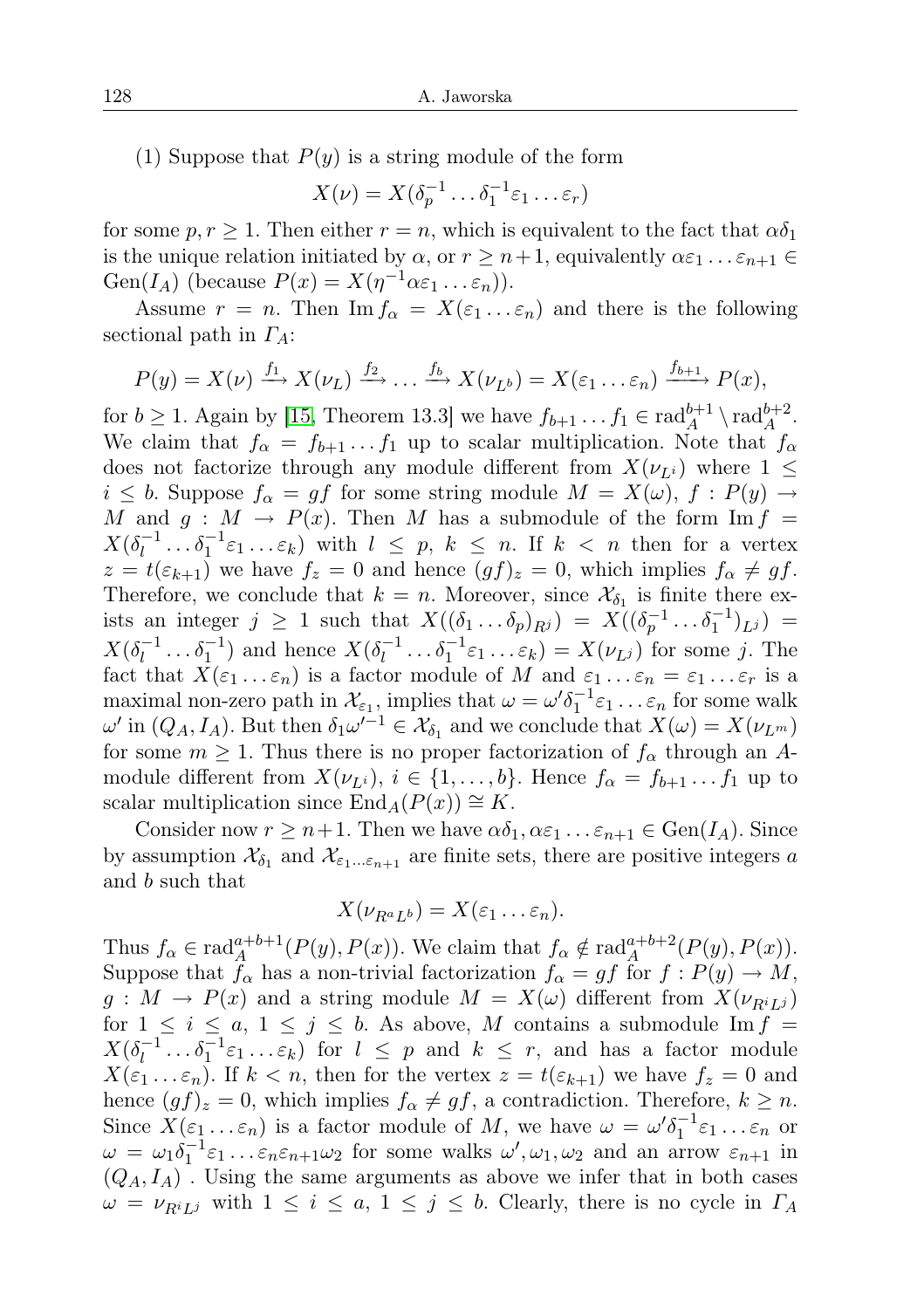having only  $X(\nu_{R^i L^j})$  with  $i \in \{1, ..., a\}, j \in \{1, ..., b\}$  as vertices. Thus  $f_{\alpha} \in \text{rad}_A^{a+b+1} \setminus \text{rad}_A^{a+b+2}.$ 

(2) If  $P(y)$  is not a string module then  $f_{\alpha}: P(y) \to P(x)$  factorizes through  $P(y)/\text{soc}P(y) = X(\nu)$  where  $\nu$  is a non-zero walk in  $(Q_A, I_A)$ . We repeat the above arguments to show that  $X(\varepsilon_1 \dots \varepsilon_n) = X(\nu_{R^a L^b})$  for some  $a, b \geq 1$  and that  $f_{\alpha}$  factorizes only through modules of the form  $X(\nu_{R^i L^j})$ ,  $1 \leq i \leq a, 1 \leq j \leq b.$ 

Now we show the implication (i) $\Rightarrow$ (ii).

Assume  $f_{\alpha} \notin \text{rad}_{A}^{\infty}(P(y), P(x))$  and  $P(y)$  is a string module  $X(\delta_{p}^{-1} \dots)$  $\delta_1^{-1}\varepsilon_1 \ldots \varepsilon_r$ ) with the above notation and  $\delta_p^{-1} \ldots \delta_1^{-1}$  may be a trivial walk in  $(Q_A, I_A)$ . We denote by  $f_{\alpha}$  left multiplication by  $\overline{\alpha}$  defined on a factor module  $X(\varepsilon_1 \ldots \varepsilon_r)$  of  $P(y)$ . The composition  $f_{\alpha|g}$  for a canonical epimorphism  $g: P(y) \to X(\varepsilon_1 \dots \varepsilon_r)$  is equal to  $f_\alpha$ . Hence,  $f_{\alpha \mid} \notin \text{rad}_A^{\infty}(X(\varepsilon_1 \dots \varepsilon_r), P(x)).$ Then, for  $f_{\alpha} = \sum_{i=1}^{j} \lambda_i f_i$  with non-zero  $\lambda_i \in K$ ,  $j \geq 1$ , there exists  $i \in \{1, \ldots, j\}$  and a positive integer m such that

$$
f_i \in \text{rad}_A^m \setminus \text{rad}_A^{m+1} \, .
$$

Consider  $f_i: X(\varepsilon_1 \ldots \varepsilon_r) \to P(x)$ . If  $X((\varepsilon_1 \ldots \varepsilon_r)_L) \neq 0$ , then there is an arrow  $\beta$  in  $Q_A$  such that  $t(\beta) = y$  and  $\beta \varepsilon_1 \dots \varepsilon_r \notin I_A$ . Hence  $\alpha \varepsilon_1 \in I_A$ and  $f_i$  factorizes through a simple module  $S(y)$  at a vertex y. Moreover,  $X((\varepsilon_1 \dots \varepsilon_r)_L) = X(\mu^{-1} \beta \varepsilon_1 \dots \varepsilon_r),$  where  $\mu$  is a maximal non-zero path (may be trivial) which starts at  $s(\beta)$  and  $\mu \notin \mathcal{X}_{\beta}$ . Observe that a nonzero morphism  $h: X(\mu^{-1}\beta\varepsilon_1 \ldots \varepsilon_r) \to P(x)$  factorizes through  $S(y)$  provided  $\mu^{-1}\beta\varepsilon_1\ldots\varepsilon_r = \delta_1\ldots\beta\varepsilon_1\ldots\varepsilon_r$  or  $\mu^{-1}\beta\varepsilon_1\ldots\varepsilon_r = \varepsilon_1\ldots\beta\varepsilon_1\ldots\varepsilon_r$ , a contradiction. Hence  $f_i$  does not factorize through  $X((\varepsilon_1 \ldots \varepsilon_r)_L)$ . Similarly,  $f_i$  does not factorize through  $X((\varepsilon_1 \ldots \varepsilon_r)_{R^kL})$  for any  $1 \leq k \leq$  $m-1$ . Therefore,  $f_i$  is a composition  $f_i^m \dots f_i^2 f_i^1$  of irreducible morphisms  $f_i^k: X((\varepsilon_1 \ldots \varepsilon_r)_{R^{k-1}}) \to X((\varepsilon_1 \ldots \varepsilon_r)_{R^k})$  for  $1 \leq k \leq m-1$  and  $f_i^m$ :  $X(\varepsilon_1 \dots \varepsilon_n) \to P(x)$ , because  $X(\varepsilon_1 \dots \varepsilon_n)$  is a direct summand of rad  $P(x)$ . Thus  $X((\varepsilon_1 \ldots \varepsilon_n)_{R^{-1}})=X((\varepsilon_1 \ldots \varepsilon_r)_{R^{m-1}})$  is a maximal element of  $\mathcal{X}_{\varepsilon_1 \ldots \varepsilon_{n+1}}$ . Applying now Lemma [2.1\(](#page-4-0)a) we conclude that  $X(\varepsilon_1 \dots \varepsilon_r)$  is a minimal element of  $\mathcal{X}_{\varepsilon_1...\varepsilon_{n+1}}$  and by Lemma [2.1\(](#page-4-0)c),  $\mathcal{X}_{\varepsilon_1...\varepsilon_{n+1}}$  is finite. Analogously, we show that  $\mathcal{X}_{\delta_1}$  is a finite set.

Assume now that  $f_{\alpha} \notin \text{rad}_A^{\infty}(P(y), P(x))$  and  $P(y)$  is not a string Amodule. Let  $\varepsilon_1 \ldots \varepsilon_r$  be one of two maximal non-zero paths starting at vertex y where, for  $1 \leq i \leq r$ ,  $\varepsilon_i$  denotes an arrow. Then we repeat the above considerations with respect to the factor module  $X(\varepsilon_1 \ldots \varepsilon_{r-1})$  of  $P(y)$ .

CASE 2:  $\alpha$  initiates a multinomial relation  $\lambda_1\omega_1 + \lambda_2\alpha\varepsilon_1 \ldots \varepsilon_n$  for some non-trivial path  $\omega_1$  in  $(Q_A, I_A)$ ,  $1 \leq n \leq r$  and non-zero  $\lambda_1, \lambda_2 \in K$ . Without loss of generality, we may assume  $(Q_A, I_A)$  is a presentation of the algebra A such that  $\lambda_1 = 1, \lambda_2 = -1$ . If  $\alpha$  initiates a multinomial relation, say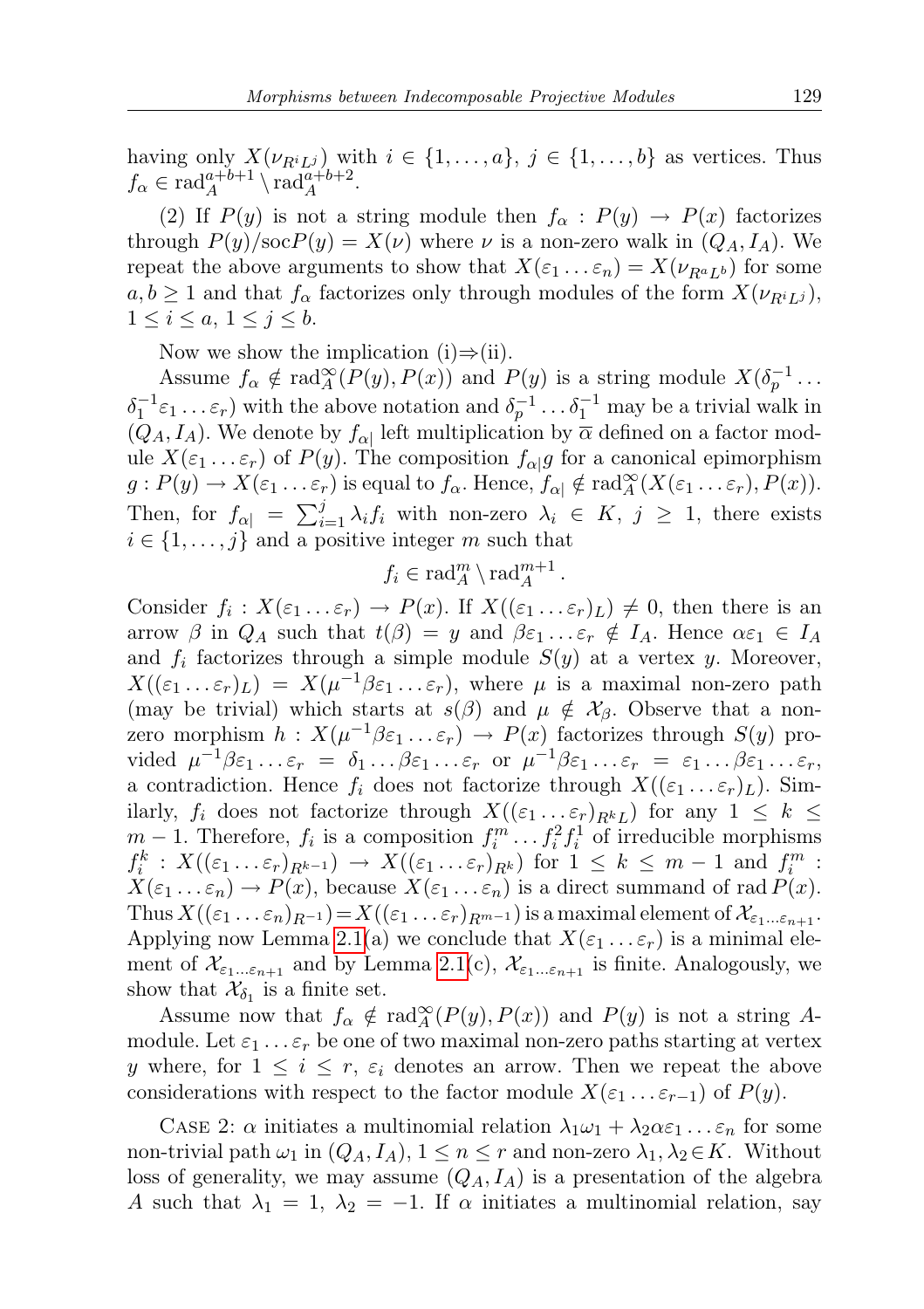$\alpha' \varepsilon_1' \ldots \varepsilon_l' - \alpha \varepsilon_1 \ldots \varepsilon_n$  with  $1 \leq l, 1 \leq n \leq r$ , then for a string module  $P(y) =$  $X(\delta_p^{-1} \dots \delta_1^{-1} \varepsilon_1 \dots \varepsilon_r)$  the morphism  $f_\alpha: P(y) \to P(x)$  is the composition  $f_{\alpha|}g$  of  $g: P(y) \to X(\varepsilon_1 \dots \varepsilon_r)$  and  $f_{\alpha|}: X(\varepsilon_1 \dots \varepsilon_r) \to P(x)$ . If  $P(y)$  is not a string A-module and  $\delta_1 \ldots \delta_p$ ,  $\varepsilon_1 \ldots \varepsilon_r$  are maximal non-zero paths which start at y, then we take  $X(\varepsilon_1 \ldots \varepsilon_{r-1})$  instead of  $X(\varepsilon_1 \ldots \varepsilon_r)$ . Since rad  $P(x) =$  $X(\varepsilon_1 \ldots \varepsilon_n \varepsilon_l^{\prime -1}$  $\ell_l^{l-1} \ldots \epsilon_1^{l-1}$ ) it is sufficient to study  $\mathcal{X}_{\delta_1}$  for g (if y is a source of an arrow  $\delta_1$  different from  $\varepsilon_1$ ) and  $\mathcal{X}_{\varepsilon_1...\varepsilon_n}$  for  $f_{\alpha\vert}$ . To show the equivalence  $(i) \Leftrightarrow$  (ii) in the second case, the arguments from Case 1 are now repeated.

4. Examples. We end the paper with examples illustrating the Theorem.

EXAMPLE 4.1. Let  $A = KQ/I$  where Q is of the form



and  $I = \langle \alpha^2, \gamma^2, \alpha \beta - \beta \gamma \rangle$ . Consider the initiating arrow  $\beta$ . Then for  $f_\beta$ :  $P(2) \to P(1)$  we have  $\mathcal{X}_{\gamma} = {\gamma, \gamma \beta^{-1}, \gamma \beta^{-1} \alpha}$  and  $f_{\beta} \notin \text{rad}^{\infty}(P(2), P(1)).$ Note that A is of finite representation type.

EXAMPLE 4.2. Let  $A = KQ/I$  where Q is as follows:



and I is the two-sided ideal of  $KQ$  generated by  $\beta_1 \varepsilon_1, \beta'_1 \varepsilon'_1$ . We know by [\[18\]](#page-11-10) that the Auslander–Reiten quiver  $\Gamma_A$  of A has a component  $\mathcal{P}(A)$  which contains all indecomposable projective A-modules. Furthermore, it is a starting component, that is, there are no non-zero morphisms  $f: X \to Y$  for indecomposable modules  $X \notin \mathcal{P}(A)$  and  $Y \in \mathcal{P}(A)$  (see [\[18\]](#page-11-10)). There is the following walk in  $\mathcal{P}(A)$ :

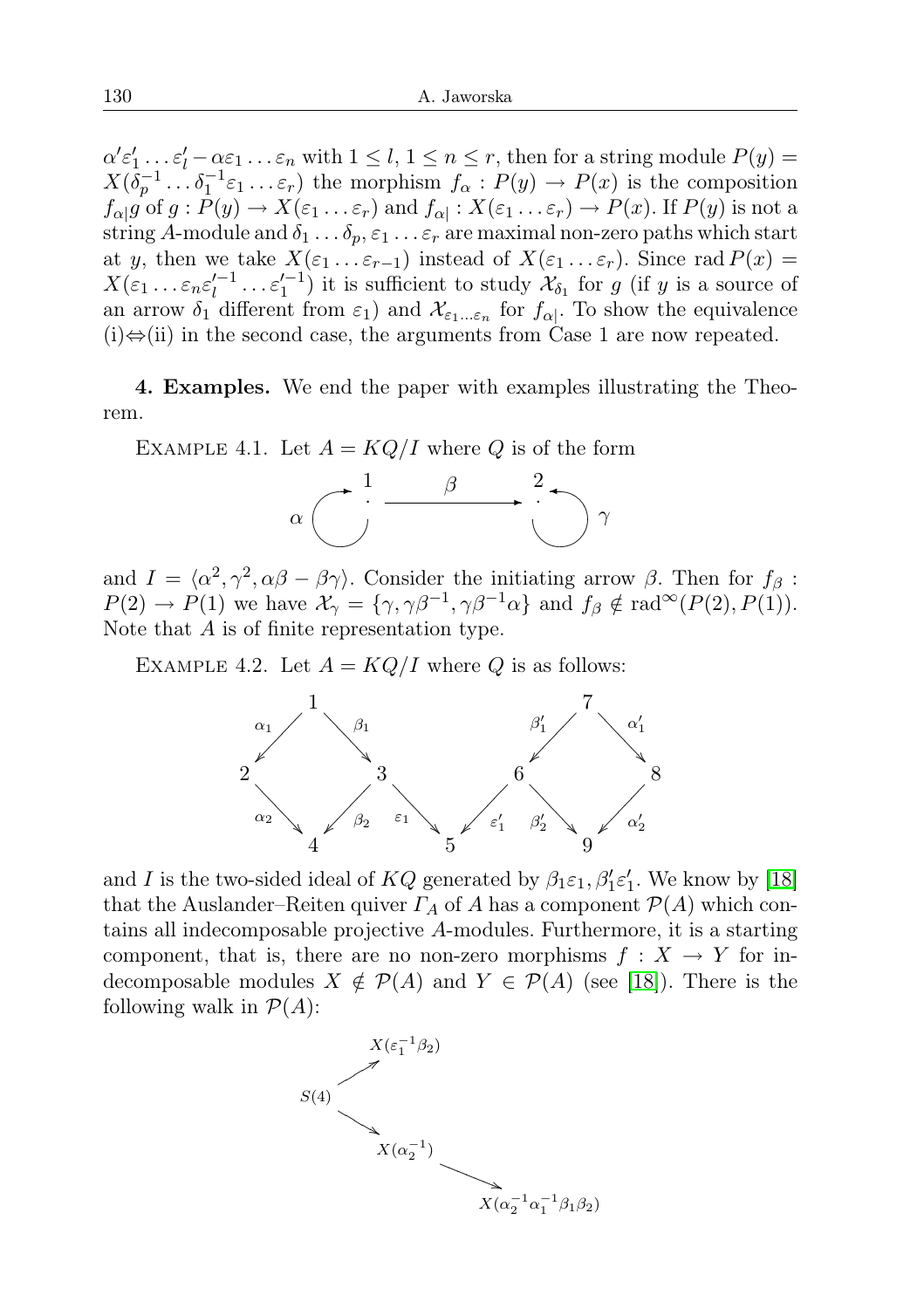where  $S(4)$  denotes a simple module at vertex 4,  $X(\alpha_2^{-1}\alpha_1^{-1}\beta_1\beta_2) = P(1)$ and  $X(\varepsilon_1^{-1}\beta_2) = P(3)$ . Consider  $f_{\beta_1} : P(3) \to P(1)$ . The set  $\mathcal{X}_{\varepsilon_1}$  is infinite since it contains all walks of the form  $\varepsilon_1 \varepsilon_1^{-1} \beta_2' (\alpha_2'^{-1} \alpha_1'^{-1} \beta_1' \beta_2')^r$  for any integer  $r \geq 1$ . Thus  $f_{\beta_1} \in \text{rad}_A^{\infty}$  and  $\mathcal{P}(A)$  is not generalized standard. Analogously,  $f_{\beta'_1} \in \text{rad}_A^{\infty}$ , where  $f_{\beta'_1} : P(6) \to P(7)$ . Moreover, for all remaining arrows  $\delta: x \to y$  in Q, morphisms  $f_{\delta}: P(y) \to P(x)$  between indecomposable projective A-modules  $P(x)$  and  $P(y)$ , belong to  $\text{rad}_A \setminus \text{rad}_A^2$ .

Imagine now that Q is a finite quiver such that the number of arrows with a prescribed source or target is at most 2. The above theorem allows us to construct special biserial algebras A associated to a bound quiver  $(Q, I)$  such that the morphisms between indecomposable projective modules belong to an arbitrary given power of the radical rad<sub>A</sub>. Obviously, if  $Q$  does not contain a subquiver of type  $\widetilde{\mathbb{A}}_m$  then none of these morphisms belongs to  $\text{rad}_{\Lambda}^{\infty}$ .

Acknowledgements. This research was supported by the grant No. N N201 269135 of the Polish Ministry of Science and Higher Education.

## References

- <span id="page-10-0"></span>[1] J. L. Alperin, Local Representation Theory. Modular Representations as an Introduction to the Local Representation Theory of Finite Groups, Cambridge Stud. Adv. Math. 11, Cambridge Univ. Press, 1986.
- <span id="page-10-4"></span>[\[2\]](http://dx.doi.org/10.1112/S0024611505015236) S. Ariki, Hecke algebras of classical type and their representation type, Proc. London Math. Soc. 91 (2005), 355–413; Corrigendum: ibid. 92 (2006), 342–344.
- <span id="page-10-9"></span>[3] I. Assem, D. Simson and A. Skowroński, Elements of the Representation Theory of Associative Algebras 1: Techniques of Representation Theory, London Math. Soc. Student Texts 65, Cambridge Univ. Press, 2006.
- <span id="page-10-5"></span>[\[4\]](http://dx.doi.org/10.1080/00927878708823416) M. C. R. Butler and C. M. Ringel, Auslander–Reiten sequences with few middle terms and applications to string algebras, Comm. Algebra 15 (1987), 145–179.
- <span id="page-10-7"></span>[5] W. Crawley-Boevey, Tameness of biserial algebras, Arch. Math. (Basel) 65 (1995), 399–407.
- [\[6\]](http://dx.doi.org/10.1112/S0024610798005821) W. Crawley-Boevey and R. Vila-Freyer, The structure of biserial algebras, J. London Math. Soc. 57 (1998), 41–54.
- <span id="page-10-6"></span>[\[7\]](http://dx.doi.org/10.1007/BF02564450) P. Dowbor and A. Skowroński, Galois coverings of representation-infinite algebras, Comment. Math. Helv. 62 (1987), 311–337.
- <span id="page-10-1"></span>[8] K. Erdmann, Blocks of Tame Representation Type and Related Algebras, Lecture Notes in Math. 1428, Springer, 1990.
- <span id="page-10-8"></span>[\[9\]](http://dx.doi.org/10.1016/S0001-8708(03)00169-5) K. Erdmann, T. Holm, O. Iyama and J. Schröer, Radical embeddings and representation dimension, Adv. Math. 185 (2004), 159–177.
- [\[10\]](http://dx.doi.org/10.2307/2154159) K. Erdmann and A. Skowroński, On Auslander–Reiten components of blocks and selfinjective biserial algebras, Trans. Amer. Math. Soc. 330 (1992), 165–189.
- <span id="page-10-2"></span>[11] R. Farnsteiner and A. Skowroński, Classification of restricted Lie algebras with tame principal block, J. Reine Angew. Math. 546 (2002), 1–45.
- <span id="page-10-3"></span> $[12] \quad -, [12] \quad -,-$ , The tame infinitesimal groups of odd characteristic, Adv. Math. 205 (2006), 229–274.